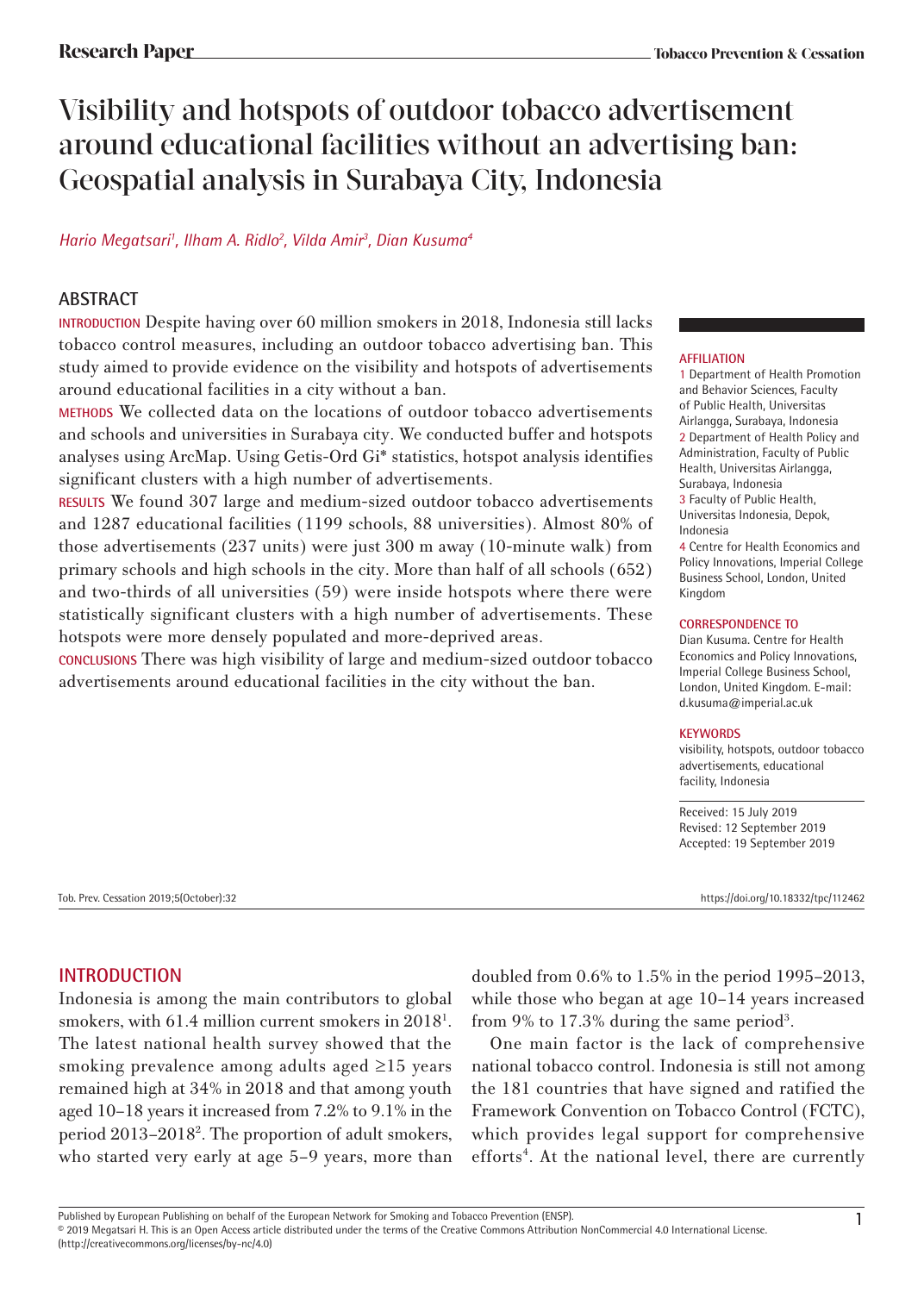no bans on direct advertisements, point-of-sale advertisements, and product displays. The flagship national program has been the Presidential Decree 109/2012, which encourages local governments to implement a smoke-free policy in selected facilities including those of health, education, and workplace. In these facilities, producing, selling, advertising, promotion and smoking of tobacco products are prohibited. Recent studies, however, showed only 67% of districts (345/514) adopted the policy as of 2018, with considerable variations in compliance rates from 17% in Jayapura to 78% in Bogor city<sup>5</sup> (also Wahyuti W, et al, unpublished data, 2019).

Since cigarette advertising is causally linked to cigarette use among youth<sup>6,7</sup>, many countries have enforced the national ban on outdoor tobacco advertising including the United States (1998), United Kingdom (2003), and Sri Lanka (2006). While there is no such ban at the national level in Indonesia, few districts (15/514) have made the effort, but there are implementation issues such as enforcement and compliance. Banyuwangi district enacted the ban on main roads and sports arenas in 2016, but a survey found high visibility of about 1300 advertisement materials a year later<sup>8</sup>. There is currently no such evidence in districts without the ban.

Literature is also limited in at least two ways. First, many studies are mainly older (1990s) and from high-income countries such as the United States<sup>9-11</sup>. Second, since many nations have adopted a national ban on outdoor tobacco advertising since the FCTC in 2005, those studies have not employed the recently developed geospatial techniques. The hotspot analysis, for instance, that uses Getis-Ord Gi\* statistics to identify clusters<sup>12</sup> has been increasingly used in infectious disease epidemiology research but not much in non-communicable disease, including tobacco control $13,14$ .

This study aimed to provide evidence on the visibility and hotspots of outdoor tobacco advertisements around schools and universities in Surabaya city where there is no advertising ban. Surabaya is the capital city of East Java province and the second largest city of Indonesia, with over 3 million people in 2017. It was among the first district governments to implement smoke-free areas banning indoor smoking in selected facilities including schools since 200815. However, it is currently lagging in more comprehensive tobacco control measures.

# **METHODS**

We conducted a geospatial analysis of the visibility and hotspots of outdoor tobacco advertisements around schools and universities in Surabaya. There are two primary data: advertisement and educational facility data.

First, we collected data on large and mediumsized advertisements during October–November 2018 by surveying over 250 registered roads and streets (as per the mayor's regulation number 70 of  $2010^{16}$ ) using motorcycles and cars. Variables included geocodes (latitude and longitude), types (videoboard, billboard, and banner), brand/product name, and picture. We used Google My Location App on smartphones to obtain the geocodes $17,18$ .

Second, educational facility data include a comprehensive list of government and private schools and universities in Surabaya. We obtained the school data from the website of the city education office with variables: school name, level (primary, junior high, and senior high), ownership (government, private), and address. We obtained the university data from the website of the national higher education office with similar variables. Both school and university data were as of December 2018. We used Google Sheets and geocoding addons to convert the addresses into geocodes. Also, we collected published subdistrict demographic and socioeconomic data from the Statistics Bureau of the city.

The geographical analyses were conducted in ArcMap 10.6 using the World Topographic Map as a basemap. We used several geospatial tools: 1) geoprocessing/buffer tool to generate buffers of 100 m and 300 m around advertisements<sup>19-21</sup>; 2) spatial join tool to calculate the number of advertisements that have at least one school within a buffer; 3) spatial join and dissolve tools to produce number of schools within an advertisement buffer; 4) kernel density tool to generate heatmap of advertisements and optimized hotspot analysis tool to produce the hot spots (defined as significant clusters with a high number of advertisements using 95% significance levels); and 5) spatial join tool to produce number of schools/universities within hot spots. In the analyses,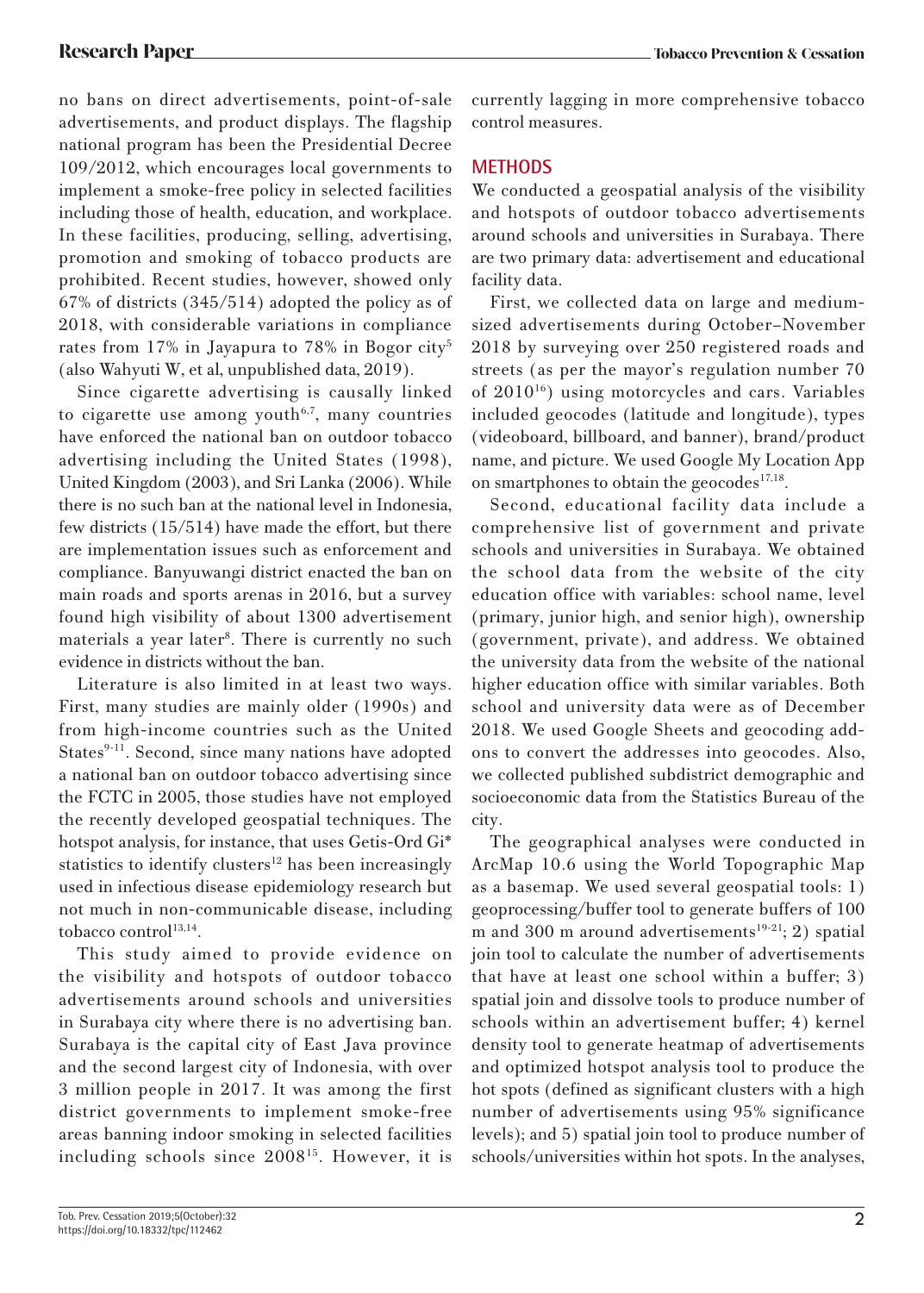we represented each advertisement and facility as a point on the map while government universities as polygons because of typically larger areas.

# **RESULTS**

Table 1 shows the descriptive statistics of outdoor tobacco advertisements and educational facilities of our analysis. There were 307 large and medium-sized advertisements, which included billboards (63%), banners (31%), and videoboards (7%) (Appendix 1 shows sampled pictures). The three most prominent companies, including local companies such as PT. Djarum and PT. Gudang Garam and global companies such as PT. HM Sampoerna (Philips Morris International) owned most of the advertisements (90%). There were 1287 educational facilities, including 1199 schools and 88 universities. Over

| Table 1. Outdoor tobacco advertisements and   |
|-----------------------------------------------|
| educational facilities in Surabaya city, 2018 |

| <b>Categories</b>          | $\mathbf{m}$   | $^{0/}_{0}$    |
|----------------------------|----------------|----------------|
| Advertisement by type      |                |                |
| <b>Billboard</b>           | 193            | 63             |
| Banner                     | 94             | 31             |
| Videoboard                 | 20             | $\overline{7}$ |
| Total                      | 307            |                |
| Advertisement by company   |                |                |
| PT. Djarum                 | 116            | 38             |
| PT. HM Sampoerna           | 83             | 27             |
| PT. Gudang Garam           | 73             | 24             |
| Other companies            | 35             | 11             |
| Total                      | 307            |                |
| School by type (grades)    |                |                |
| Primary school (6-12)      | 684            | 57             |
| Junior high school (13-15) | 346            | 29             |
| Senior high school (16-18) | 169            | 14             |
| Total                      | 1199           |                |
| School by ownership        |                |                |
| Government                 | 397            | 33             |
| Private                    | 802            | 67             |
| Total                      | 1199           |                |
| University by ownership    |                |                |
| Government                 | $\overline{7}$ | 8              |
| Private                    | 81             | 92             |
| Total                      | 88             |                |

One advert was excluded because it was outside of the city boundary used for spatial analysis. Other companies include PT. Bentoel International, PT. Wismilak, PT. Karyadibya Mahardika, PT. Kolang Citra Abadi, and PT. Nojorono Tobacco. The University of Airlangga has three separate campuses (counted as three facilities) but Sepuluh November Institute of Technology, the State Polytechnic in Electronics, and the State Polytechnic in Marine Engineering were within the same campus complex so were counted as one facility.

half of the schools were at the primary school level, and two-thirds were private. Over 90% of universities were private.

Figure 1 (panel a) shows the visibility of outdoor tobacco advertisements using buffer analysis. The red dots show outdoor tobacco advertisements and grey lines show dissolved buffers of 100 m (about 5-minute walk) and 300 m (about 10-minute walk) around schools. This result shows a high visibility of advertisements around school buffers. Table 2 shows the number of educational facilities with at least one advertisement inside school buffers and

Figure 1. Visibility and hotspots of outdoor tobacco advert around educational facility in Surabaya, 2018



Note: In panel a, red dots show outdoor tobacco advertisements and grey lines show 100 and 300-meter (dissolved) buffers<br>primary, junior high, and senior high schools: In panel b, green circles show all schools and red cel

In panels a and b, subdistricts with hotspots are #1–12 and #1–18 in Appendix 5, respectively. This shows that by including those only partially within a hotspot gives the same results. Data were from published city and subdistrict reports by the Surabaya city Statistics Bureau. Not all subdistrict reports have data on poverty rates (proportion of poor households), when not available we summed the number of households or population in poorer categories (pra-sejahtera and sejahtera I) and divided by the number of households or population in each subdistrict. Hotspot status was based on the overlay of hotspots and subdistrict boundaries in Appendix 5. With hotspots = all or mostly within hotspot; No hotspots = outside hotspots;  $No*$  = some subdistrict area was within the hotspot.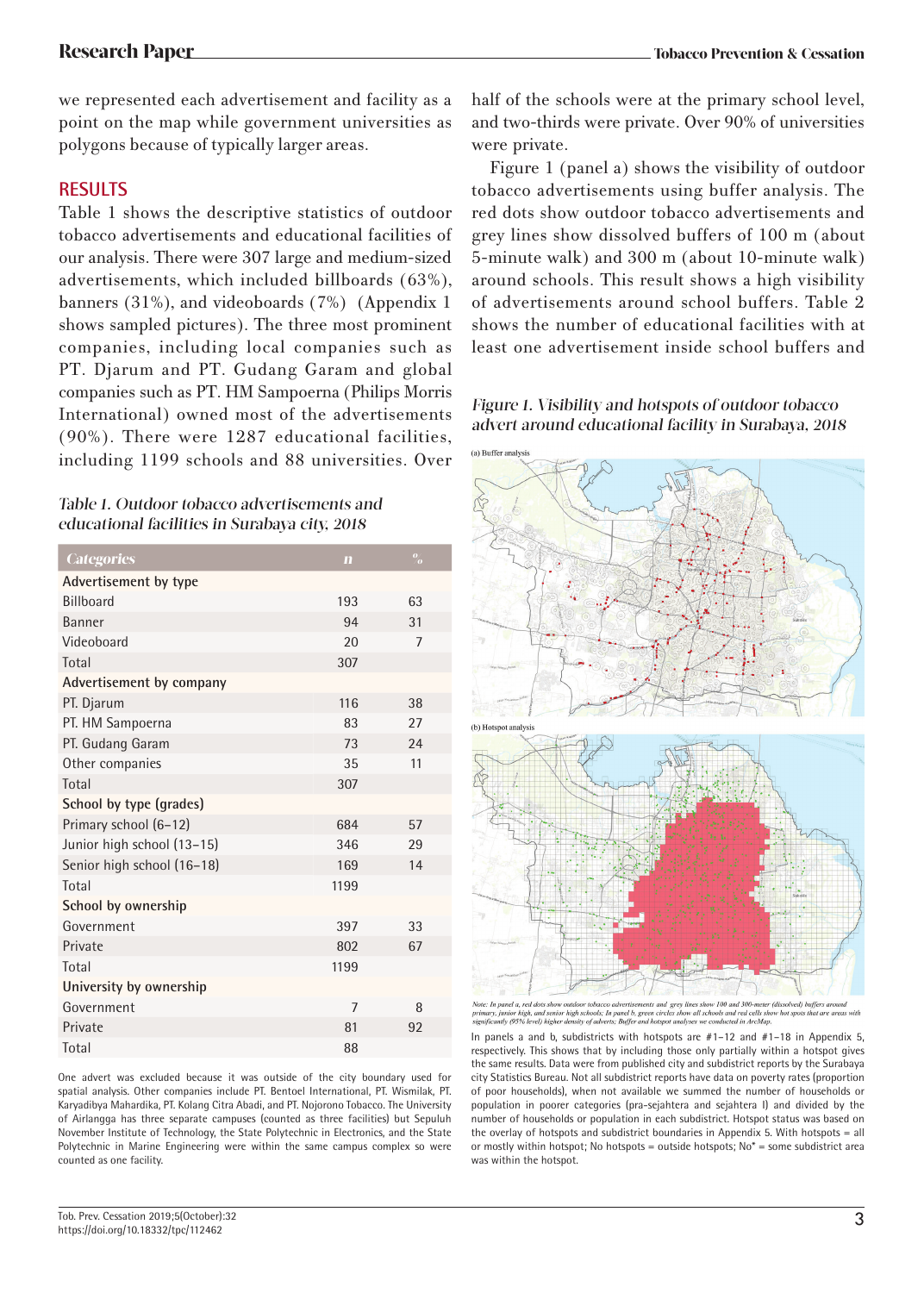| <b>Educational</b><br><b>facilities</b> | <b>Number of facilities with at</b><br>least one advert within buffer |                              | Number of adverts<br>within buffer (dissolved) |              |                              | Number of facilities<br>within advert hotspot |              |                              |
|-----------------------------------------|-----------------------------------------------------------------------|------------------------------|------------------------------------------------|--------------|------------------------------|-----------------------------------------------|--------------|------------------------------|
|                                         |                                                                       | 100 m                        | 300 m                                          |              | 100 m                        | 300 m                                         |              |                              |
|                                         | <b>Total</b>                                                          | $\mathbf{n}$ $\mathcal{C}_0$ | $\mathbf{n}$ $\mathcal{C}_0$                   | <b>Total</b> | $\mathbf{n}$ $\mathcal{O}_0$ | $\mathbf{n}$ $\mathcal{C}_0$                  | <b>Total</b> | $\mathbf{n}$ $\mathcal{O}_0$ |
| All schools                             | 1199                                                                  | 48(4)                        | 326(27)                                        | 307          | 54(18)                       | 239 (78)                                      | 1199         | 652 (54)                     |
| Government                              | 397                                                                   | 20(5)                        | 113(28)                                        | 307          | 27(9)                        | 155 (50)                                      | 397          | 225(57)                      |
| Private                                 | 802                                                                   | 28(3)                        | 213(27)                                        | 307          | 34(11)                       | 188(61)                                       | 802          | 427(53)                      |
| Primary                                 | 684                                                                   | 29(4)                        | 185(27)                                        | 307          | 45(15)                       | 209 (68)                                      | 684          | 378 (55)                     |
| Junior high                             | 346                                                                   | 13(4)                        | 92(27)                                         | 307          | 22(7)                        | 152(50)                                       | 346          | 183(53)                      |
| Senior high                             | 169                                                                   | 6(4)                         | 49 (29)                                        | 307          | 8(3)                         | 90(29)                                        | 169          | 91(54)                       |
| All universities                        | 88                                                                    | 8(9)                         | 27(31)                                         | 307          | 14(5)                        | 33(11)                                        | 88           | 59(67)                       |
| Government                              | $\overline{7}$                                                        | 4(57)                        | 4(57)                                          | 307          | 10(3)                        | 12(4)                                         | 7            | 6(86)                        |
| Private                                 | 81                                                                    | 4(5)                         | 23(28)                                         | 307          | 4(1)                         | 22(7)                                         | 81           | 53(65)                       |
|                                         |                                                                       |                              |                                                |              |                              |                                               |              |                              |

Table 2. Number and proportion of educational facilities and outdoor tobacco advertisements related to buffers and hotspots

Advert: advertisement. Buffer analysis, hotspot analysis and calculations were conducted in ArcMap. Hotspot analysis used Getis-Ord Gi\* statistics. Hotspots show a significant cluster of a higher number of tobacco advertisements at a 95% level.

the number of advertisements within dissolved school buffers. Results show that 27% of schools (326/1199) and 31% of universities (27/88) had at least one advertisement within 300 m from the facility. By ownership, visibility was similar between government and private schools, but it was higher around government universities (57% vs 28%, of government and private universities, respectively, had at least one advertisement within 300 m). Moreover, results also show that 78% of advertisements (239/307) and 11% of advertisements (11/307) were just 300 m from schools and universities, respectively. There were more advertisements around private schools (188 advertisements or 61% of total) and around primary

### Table 3. Characteristics of subdistricts with and without advertisement hotspots

|                                        | <b>Subdistricts</b><br>with hotspots | <b>Subdistricts</b><br>with no<br>hotspots |
|----------------------------------------|--------------------------------------|--------------------------------------------|
| Subdistrict 12                         |                                      |                                            |
| Population                             | 116258                               | 82548                                      |
| Area size km <sup>2</sup>              | 6.1                                  | 13.6                                       |
| Population density per km <sup>2</sup> | 20333                                | 7532                                       |
| Poverty rates                          | 21.6                                 | 16.9                                       |
| Subdistrict 18                         |                                      |                                            |
| Population                             | 106559                               | 80418                                      |
| Area size km <sup>2</sup>              | 9.1                                  | 13.0                                       |
| Population density per km <sup>2</sup> | 15579                                | 8207                                       |
| Poverty rates                          | 21.6                                 | 16.9                                       |
|                                        |                                      |                                            |

schools (209 advertisements or 68% of total).

Figure 1 (panel b) shows the hotspots of outdoor tobacco advertisements using hotspot analysis. The green dots are schools, and the red-shaded areas are the hotspots (i.e. areas with significantly higher density of ads). Results show that the middle part of the city has a significant (95% level) clustering of advertisements (the default ArcMap result is given in Appendix 2). This clustering is also shown in the kernel density map in Appendix 3. Table 2 shows the number and proportion of educational facilities within the hotspots. Results show high visibility around facilities, with 54% of schools  $(652/1199)$  and  $67%$  of universities  $(59/88)$  inside the hotspot areas. Results also show that 57% and 53% of government and private schools were within hotspots, respectively, while the corresponding universities were 86% and 65%, respectively. To better understand the hotspot areas, Table 3 shows the characteristics of subdistricts with and without advertisement hotspots. We overlaid the hotspots with the subdistrict boundary map and defined subdistricts with hotspots if all or most of a subdistrict area is within the hotspot. Twelve of 31 subdistricts in the city were defined as hotspots (Appendix 4). We then summarized the demographic and socioeconomic characteristics of areas with and without hotspots (Appendix 5). Results show that the subdistricts with hotspots are, on average, more densely populated (20333 vs 7532 people per km2 )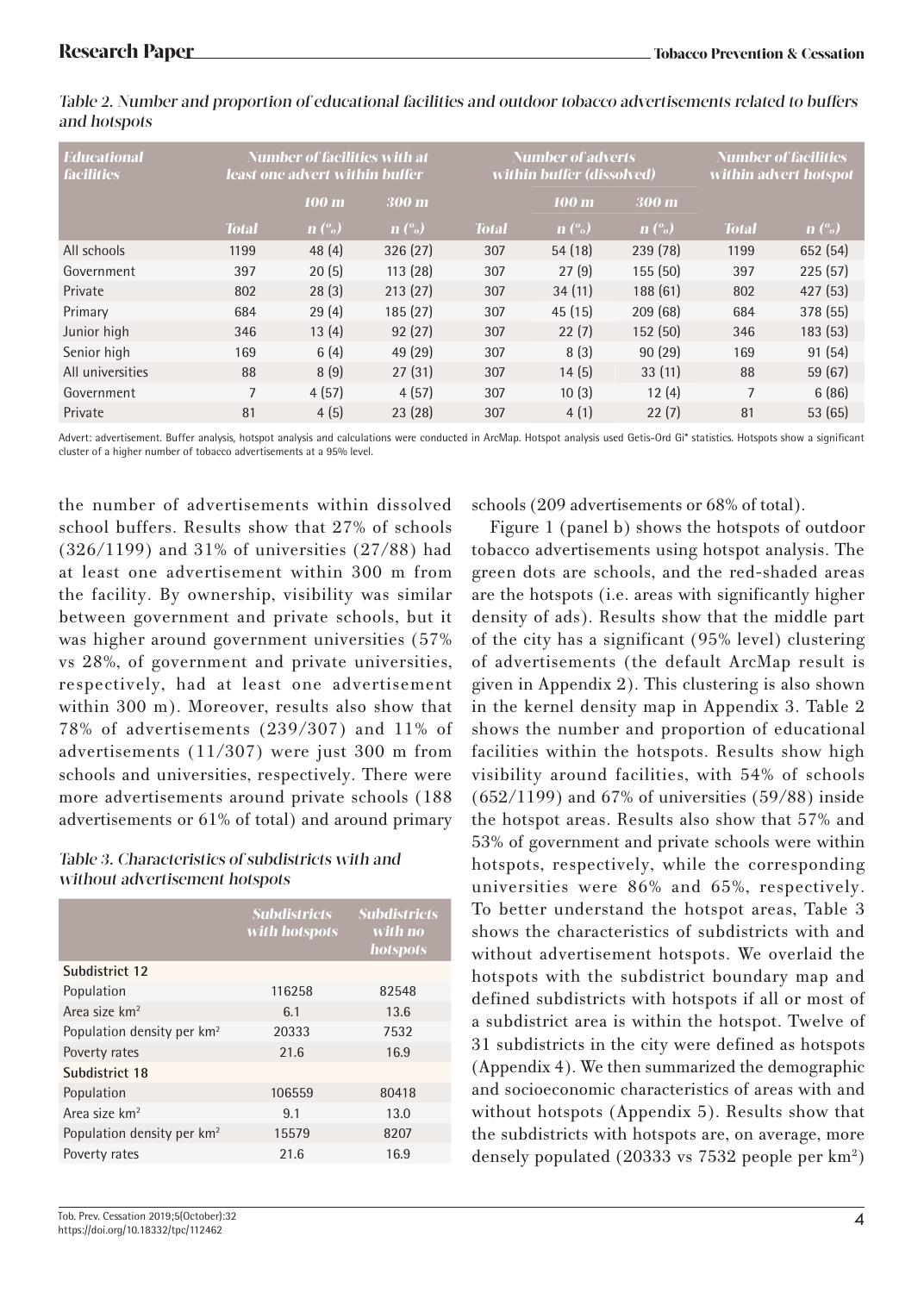and have higher poverty rates (21.6% vs 16.9%) compared to those without hotspots.

# **DISCUSSION**

There was high visibility of large and medium-sized outdoor tobacco advertisements around educational facilities in a city without the ban. Many of those advertisements were large billboards and videoboards, from which young people were more likely to recall information, relative to smaller advertisements<sup>22</sup>. Almost 80% of those advertisements were about 10 minutes away from primary schools and high schools in the city, and more than half of schools and two-thirds of universities were inside the advertisement hotspots. Also, most of the advertisements were owned by the three biggest tobacco industries in the country, which have marketed cigarettes aggressively and attractively, especially to the youth<sup>23-25</sup>. All this encourages receptivity and favoritism to advertisements, which has shown to increase tobacco use among young people<sup>7,26</sup>. Results also show significant hotspots of ads, particularly in the middle areas of the city that are shown to be more densely populated and more impoverished. This could contribute to the increasing tobacco use among poorer populations, particularly youth $2^7$ .

For global tobacco control, all this supports and justifies the crucial role of an effective ban on outdoor tobacco advertising in reducing exposure to tobacco marketing, particularly to young people. Even in settings that have had regulations to ban outdoor tobacco advertisements, implementation issues like low enforcement and compliance are likely to arise<sup>8</sup>. For Indonesia, this evidence should serve as a wakeup call for the government to ban outdoor tobacco advertisements, ideally a total ban but at least a near-school ban, in order to halt the increasing trend of smoking prevalence among youth21,28. Currently, only 3% of districts have had some regulations to ban outdoor tobacco advertising. Concerted efforts should be made to extend the ban to the 97% (449) of the districts.

# **Limitations**

Our study has at least two limitations. First, it has not included smaller sized advertisements. Further research should also assess the visibility of those advertisements. Second, this study only analyzed the visibility and hotspots around schools and universities.

Further studies should evaluate the visibility beyond schools, including health facilities, places of worship, and markets.

# **CONCLUSIONS**

There was high visibility and hotspots of large and medium-sized outdoor tobacco advertisements around educational facilities in a city without the ban in Indonesia. This evidence supports the important role of an effective prohibition of outdoor tobacco advertisements in reducing the potential exposure to tobacco marketing to young people. This evidence should also serve as a wakeup call for the national and district governments in Indonesia to ban advertisements totally or at least near schools to halt the increasing trend of smoking prevalence among youth.

## **REFERENCES**

- World Health Organization. Factsheet 2018: Indonesia. Geneva, Switzerland: World Health Organization; 2018. https://apps.who.int/iris/bitstream/handle/ 10665/272673/wntd\_2018\_indonesia\_fs.pdf;jsessionid= 7727A6AE2E3ED38E3044D6F235F607DE? sequence=1. Accessed July 15, 2019.
- 2. National Institute of Health Research and Development, Indonesia Ministry of Health. Main results of Riskesdas (in Indonesian). Jakarta: NIHRD MOH; 2018.
- 3. Indonesia Public Health Association (IAKMI). Evidence of tobacco control in Indonesia (in Indonesian). Jakarta: Tobacco Control Support Center; 2014.
- 4. Kusuma D, Kusumawardani N, Ahsan A, Sebayang K, Amir V, Nawi N. On the verge of a chronic disease epidemic: comprehensive policies and actions are needed in Indonesia. Int Health. 2019. doi:10.1093/inthealth/ihz025
- 5. Wahidin M, et al. Geographic, socioeconomic disparity and policy determinant of the adoption of smoke-free policy by districts in Indonesia 2004-2018. Int J Tuberc Lung. In Press.
- 6. National Center for Chronic Disease Prevention and Health Promotion (US) Office on Smoking and Health. Preventing Tobacco Use Among Youth and Young Adults. Atlanta (GA): Centers for Disease Control and Prevention (US); 2012. doi:10.1037/e603152012-001
- 7. Pierce JP, Sargent JD, Portnoy DB, et al. Association Between Receptivity to Tobacco Advertising and Progression to Tobacco Use in Youth and Young Adults in the PATH Study. JAMA Pediatr. 2018;172(5):444-451. doi:10.1001/jamapediatrics.2017.5756
- 8. Sebayang SK, Dewi DMSK, Lailiyah S, et al. Mixedmethods evaluation of a ban on tobacco advertising and promotion in Banyuwangi District, Indonesia. Tob